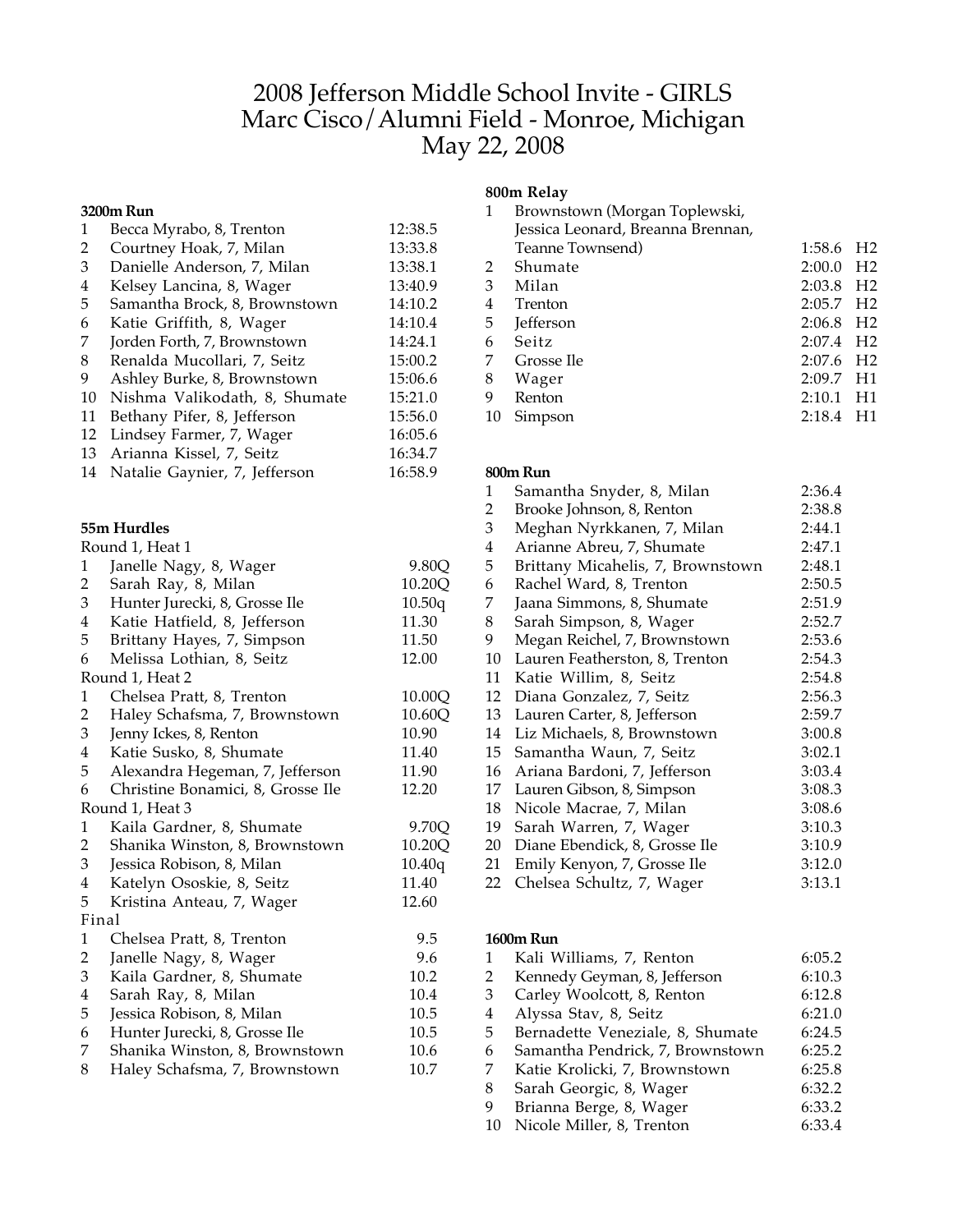| 11                      | Katie Griffith, 8, Wager          | 6:33.6                 |
|-------------------------|-----------------------------------|------------------------|
| 12                      | Allison Golba, 7, Brownstown      | 6:34.0                 |
| 13                      | Ashley Tobin, 8, Milan            | 6:37.5                 |
| 14                      | Danielle Anderson, 7, Milan       | 6:51.1                 |
| 15                      | Renalda Mucollari, 7, Seitz       | 7:09.6                 |
| 16                      | Katherine Stock, 7, Simpson       | 7:11.6                 |
| 17                      | Anastasia Rakes, 7, Milan         | 7:43.8                 |
| 18                      | Sonica Patel, 7, Jefferson        | 7:44.8                 |
| 19                      | Nicole Karl, 7, Seitz             | 7:49.8                 |
| 20                      | Mindy Padlo, 8, Shumate           | 8:28.5                 |
|                         | Nishma Valikodath, 8, Shumate     | <b>DNF</b>             |
|                         | 100m Dash                         |                        |
|                         | Round 1, Heat 1                   |                        |
| $\mathbf{1}$            | Tiara Overstreet, 8, Shumate      | 13.50Q                 |
| $\overline{2}$          | Courtney Meyer, 7, Milan          | 14.60Q                 |
| 3                       | Kali Trumitch, 8, Seitz           | 15.40                  |
| $\overline{\mathbf{4}}$ | Anna Bergeson, Simpson            | 15.41                  |
| 5                       | Tiffany Olszewski, 8, Wager       | 16.20                  |
| 6                       | Samatha Flotte, 8, Jefferson      | 16.60                  |
|                         | Round 1, Heat 2                   |                        |
| $\mathbf{1}$            | Gabrielle Magness, 8, Brownstown  | 13.90Q                 |
| 2                       | Amber Sanders, 8, Trenton         | 14.20Q                 |
| 3                       | Sarah Ray, 8, Milan               | 14.40q                 |
| $\overline{\mathbf{4}}$ | Chelsea Dillon, 8, Wager          | 15.10                  |
| 5                       | Rachel Bloetscher, 8, Grosse Ile  | 15.20                  |
| 6                       |                                   | 15.30                  |
| 7                       | Veronica Rates, 8, Renton         |                        |
|                         | Treasure Hogan, 8, Shumate        | 15.40                  |
|                         | Round 1, Heat 3                   |                        |
| $\mathbf{1}$            | Kara Argue, 8, Trenton            | 13.90Q                 |
| 2                       | Vitale, 8, Seitz                  | 14.00Q                 |
| 3                       | Maggie McLaughlin, 8, Grosse Ile  | 14.30q                 |
| $\overline{4}$          | Jordan Irwin, 7, Simpson          | 14.41                  |
| 5                       | Jessica Schuon, 8, Renton         | 14.90                  |
| 6                       | Shayla Tomkinson, 8, Jefferson    | 15.30                  |
| Final                   |                                   |                        |
| $\mathbf{1}$            | Tiara Overstreet, 8, Shumate      | 13.7                   |
| 2                       | Gabrielle Magness, 8, Brownstown  | 13.9                   |
| 3                       | Kara Argue, 8, Trenton            | 14.0                   |
| $\overline{\mathbf{4}}$ | Vitale, 8, Seitz                  | 14.1                   |
| 5                       | Amber Sanders, 8, Trenton         | 14.2                   |
| 6                       | Maggie McLaughlin, 8, Grosse Ile  | 14.2                   |
| 7                       | Courtney Meyer, 7, Milan          | 14.4                   |
| 8                       | Sarah Ray, 8, Milan               | 14.8                   |
|                         |                                   |                        |
|                         | 400m Dash                         |                        |
| 1                       | Brook Willer, 8, Wager            | 66.8<br>H4             |
| $\mathbf{1}$            | Samantha Snyder, 8, Milan         | 66.8<br>H4             |
| 3                       | Brooke Johnson, 8, Renton         | 67.4<br>H4             |
| $\overline{\mathbf{4}}$ | Barbara Czarnecki, 7, Trenton     | 68.2<br>H4             |
| 5                       | Jaana Simmons, 8, Shumate         | 70.3<br>H <sub>3</sub> |
| 6                       | Brittany Micahelis, 7, Brownstown | 70.6<br>H <sub>4</sub> |
| 7                       | Sarah Moehr, 7, Grosse Ile        | 71.1<br>H <sub>3</sub> |
| 8                       | Allie Tomecek, 7, Milan           | 71.5<br>H <sub>3</sub> |
| 9                       | Arianne Abreu, 7, Shumate         | 71.9<br>H <sub>3</sub> |

| 10 | Jordan Hermann, 8, Milan        | 72.3                | H <sub>2</sub> |
|----|---------------------------------|---------------------|----------------|
| 11 | Tayor Walls, 8, Seitz           | 72.7 H <sub>2</sub> |                |
| 12 | Sarah Curry, 8, Jefferson       | 73.0 H4             |                |
| 13 | Liz Michaels, 8, Brownstown     | 73.2 H4             |                |
| 14 | Kelsey Lancina, 8, Wager        | 73.3 H4             |                |
| 14 | Emily Westerbeek, 8, Grosse Ile | 73.3                | H <sub>3</sub> |
| 16 | Samantha Midkiff, 7, Renton     | 74.7                | H <sub>2</sub> |
| 17 | Brittany Ditzhazy, 7, Seitz     | 75.4 H <sub>2</sub> |                |
| 18 | Kevi Mihas, 8, Seitz            | 76.2 H <sub>2</sub> |                |
| 19 | Mady Jankowski, 7, Grosse Ile   | 76.3                | H1             |
| 20 | Christine Pettit, Shumate       | 76.6 H3             |                |
| 21 | Blake Leblanc, 7, Brownstown    | 78.0                | H <sub>3</sub> |
| 22 | Erin Reilly, 7, Simpson         | 78.5                | H <sub>3</sub> |
| 23 | Erin Bachler, 8, Jefferson      | 78.6 H <sub>2</sub> |                |
| 24 | Kelsey Lorentz, 8, Jefferson    | 79.8 H <sub>2</sub> |                |
| 25 | Lindsey Farmer, 7, Wager        | 91.2                | H1             |

# **3200m Relay**

| 1 | Renton       | 11:37.6 |
|---|--------------|---------|
|   | 2 Trenton    | 11:47.2 |
|   | 3 Milan      | 12:00.3 |
|   | 4 Brownstown | 12:16.2 |
|   | 5 Seitz      | 12:18.2 |
|   | 6 Wager      | 12:29.2 |
|   | 7 Jefferson  | 13:34.2 |

### **70m Dash**

|     | Round 1, Heat 1 |                                  |       |  |
|-----|-----------------|----------------------------------|-------|--|
|     | 1               | Tiara Overstreet, 8, Shumate     | 9.50Q |  |
|     | 2               | 9.80Q                            |       |  |
|     | 3 <sup>7</sup>  | Courtney Meyer, 7, Milan         | 9.81q |  |
|     | 4               | Jordan Irwin, 7, Simpson         | 9.90q |  |
|     | 5               | Tiffany Olszewski, 8, Wager      | 11.20 |  |
|     |                 | Round 1, Heat 2                  |       |  |
|     | 1               | Kaila Gardner, 8, Shumate        | 9.60Q |  |
|     | $\mathbf{2}$    | Tiffany Tyler, 7, Brownstown     | 9.90Q |  |
|     | 3 <sup>7</sup>  | Kali Trumitch, 8, Seitz          | 10.50 |  |
|     | 4               | Anna Bergeson, Simpson           | 10.60 |  |
|     | 5               | Emily Luszczynski, 8, Wager      | 10.61 |  |
|     | 6               | Iris Wagenaar, 8, Jefferson      | 11.30 |  |
|     | Round 1, Heat 3 |                                  |       |  |
|     | 1               | Teanne Townsend, 8, Brownstown   | 9.60Q |  |
|     | 2               | Maggie McLaughlin, 8, Grosse Ile | 9.90Q |  |
|     | 3 <sup>1</sup>  | Lauren Smith, 8, Milan           | 9.91  |  |
|     | 4               | Kasey Beverly, 8, Seitz          | 10.60 |  |
|     | 5               | Veronica Rates, 8, Renton        | 10.61 |  |
|     | 44 Final        |                                  |       |  |
| -14 | 1               | Tiara Overstreet, 8, Shumate     | 9.6   |  |
| -14 | 2               | Teanne Townsend, 8, Brownstown   | 9.7   |  |
| -14 | 3               | Courtney Meyer, 7, Milan         | 9.9   |  |
| H3  | 4               | Kaila Gardner, 8, Shumate        | 10.0  |  |
| -14 | 5               | Jordan Irwin, 7, Simpson         | 10.1  |  |
| H3  | 6               | Maggie McLaughlin, 8, Grosse Ile | 10.1  |  |
| H3  | 7               | Barbara Czarnecki, 7, Trenton    | 10.1  |  |
| H3  | 8               | Tiffany Tyler, 7, Brownstown     | 10.3  |  |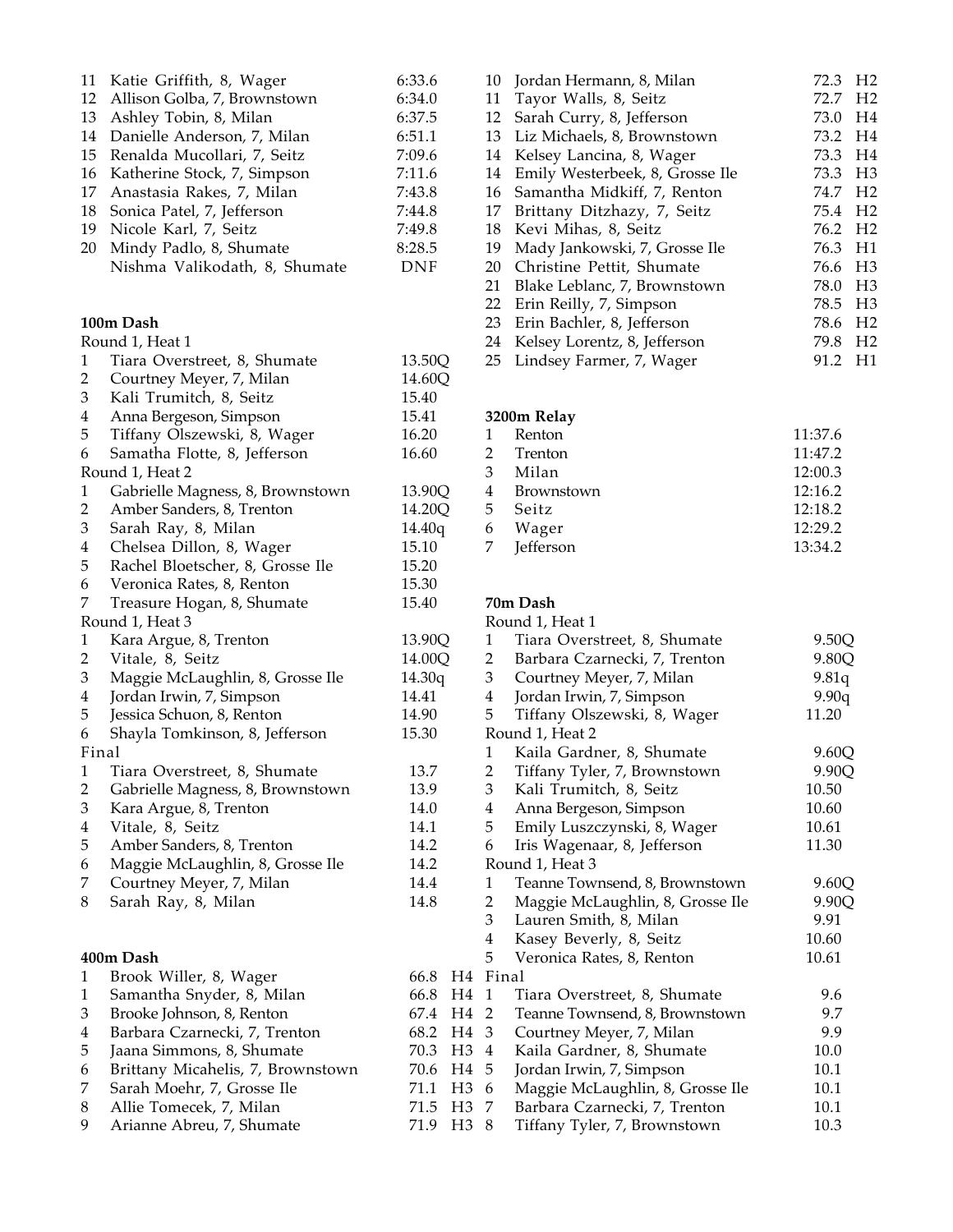|              | 200m Hurdles                             |                          |                   | 7              | Renton                                      | 5:06.1 H <sub>2</sub> |    |
|--------------|------------------------------------------|--------------------------|-------------------|----------------|---------------------------------------------|-----------------------|----|
| $\mathbf{1}$ | Chelsea Pratt, 8, Trenton                | 33.3 H3 8                |                   |                | Seitz                                       | 5:16.0 H1             |    |
| 2            | Sarah Ray, 8, Milan                      | 33.4 H3                  |                   | 9              | Grosse Ile                                  | 5:19.9                | H2 |
| 3            | Brianna Bilk, 7, Shumate                 | 33.7 H3                  |                   | 10             | Simpson                                     | 5:42.5                | H1 |
| 4            | Brook Willer, 8, Wager                   | 34.0                     | H <sub>3</sub>    |                |                                             |                       |    |
| 5            | Jessica Robison, 8, Milan                | 35.0 H <sub>2</sub>      |                   |                |                                             |                       |    |
| 6            | Hunter Jurecki, 8, Grosse Ile            |                          |                   |                | 35.1 H3 400m Relay                          |                       |    |
| 7            | Kayla Gamino, 7, Brownstown              | 35.2 H3 1                |                   |                | Shumate (India Johnson, Cerelle Johnson,    |                       |    |
| 8            | Emma Marsack, 8, Renton                  | 35.2 H <sub>2</sub>      |                   |                | Brittany Tromer, Kaila Gardner)             | 58.4 H <sub>2</sub>   |    |
| 9            | Bernadette Veneziale, 8, Shumate         | 36.4 H <sub>2</sub> 2    |                   |                | Seitz                                       | 58.9 H <sub>2</sub>   |    |
| 10           | Brittany Hayes, 7, Simpson               | 37.0 H <sub>2</sub> 3    |                   |                | Grosse Ile                                  | 59.5 H2               |    |
| 11           | Alexis Fliming, 8, Brownstown            | 37.1                     | H <sub>3</sub> 4  |                | Jefferson                                   | 60.4 H <sub>2</sub>   |    |
| 11           | Katelyn Ososkie, 8, Seitz                | 37.1                     | H <sub>2</sub> 5  |                | Brownstown                                  | 60.6                  | H2 |
| 13           | Kristina Anteau, 7, Wager                | 37.3                     | H <sub>2</sub> 6  |                | Trenton                                     | 61.1                  | H2 |
| 14           | Nicole Oestrike, 7, Renton               | 38.2                     | H <sub>2</sub> 7  |                | Simpson                                     | 62.4 H <sub>2</sub>   |    |
| 15           | Mackenzie Quinn, 8, Milan                | 38.3                     | H1 8              |                | Wager                                       | 63.9                  | H1 |
| 16           | Colleen Vann, 8, Seitz                   | 38.4 H <sub>2</sub> 9    |                   |                | Renton                                      | 64.1                  | H1 |
| 17           | Christine Bonamici, 8, Grosse Ile        | 39.5 H1                  |                   | 10             | Milan                                       | 64.7                  | H1 |
| 18           | Sami Lupro, 7, Renton                    | 39.9                     | H1                |                |                                             |                       |    |
| 19           | Alexandra Hegeman, 7, Jefferson          | 42.4 H1                  |                   |                |                                             |                       |    |
|              | Haley Schafsma, 7, Brownstown            |                          |                   |                | DQ H3 High Jump                             |                       |    |
|              |                                          |                          |                   | 1              | Samantha Snyder, 8, Milan                   | $4-6$                 |    |
|              |                                          |                          |                   | 2              | Shelby Gibbons, 7, Brownstown               | $4 - 2$               |    |
|              | 200m Dash                                |                          |                   | 3              | Katie Griffith, 8, Wager                    | $4 - 2$               |    |
| $\mathbf{1}$ | India Johnson, 8, Shumate                | 29.10 H <sub>3</sub>     |                   | $\overline{4}$ | Jenny Ickes, 8, Renton                      | $4 - 2$               |    |
| 2            | Amber Sanders, 8, Trenton                | 29.11                    | H3                | 5              | Emma Marsack, 8, Renton                     | $4 - 0$               |    |
| 3            | Morgan Toplewski, 7, Brownstown          | 29.20 H3 6               |                   |                | Bernadette Veneziale, 8, Shumate            | $4 - 0$               |    |
| 4            | Cerelle Johnson, 8, Shumate              | 29.90                    | H <sub>3</sub> 7  |                | Rachel Perkins, 8, Wager                    | $4 - 0$               |    |
| 5            | Courtney Drummonds, 8, Jefferson         | 30.40                    | H <sub>3</sub> 8  |                | Mackenzie Quinn, 8, Milan                   | $3-10$                |    |
| 5            | Emily McGee, 8, Seitz                    | 30.40                    | H <sub>2</sub> 8  |                | Rachel McKinney, 8, Shumate                 | $3-10$                |    |
| 7            | Katie Susko, 8, Shumate                  | 30.50                    | H <sub>2</sub> 8  |                | Breanna Brennan, 7, Brownstown              | $3-10$                |    |
| 8            | Breanna Brennan, 7, Brownstown           | 30.60 H3 11              |                   |                | Julia Irwin, 7, Grosse Ile                  | $3 - 8$               |    |
| 8            | Torey McNally, 7, Grosse Ile             | 30.60 H <sub>2</sub> 11  |                   |                | Mady Jankowski, 7, Grosse Ile               | $3 - 8$               |    |
| 10           | Lauren Smith, 8, Milan                   | 30.80 H <sub>2</sub> 11  |                   |                | Kelsey Lorentz, 8, Jefferson                | $3 - 8$               |    |
| 11           | Jessica Schuon, 8, Renton                | 30.90 H <sub>2</sub> 11  |                   |                | Heather Singer, 7, Seitz                    | $3 - 8$               |    |
|              | 12 Rachel Bloetscher, 8, Grosse Ile      | 31.00 H <sub>2</sub> 11  |                   |                | Megan Girardin, 8, Trenton                  | $3 - 8$               |    |
|              | 13 Justine Darnell, 8, Jefferson         | 31.50 H3                 |                   |                |                                             |                       |    |
|              | 14 Melissa Lothian, 8, Seitz             | 31.70 H2                 |                   |                |                                             |                       |    |
| 15           | Alyssa Eyler, 8, Milan                   |                          |                   |                | 31.80 H1 Long Jump                          |                       |    |
| 16           | Ashley Smith, 8, Wager                   | 31.81                    | H1                | $\mathbf{1}$   | Tiara Overstreet, 8, Shumate                | $16-01/2$             |    |
| 17           | Kianna Smith, 8, Simpson                 | 32.10                    | H1                | 2              | Brianna Bilk, 7, Shumate                    | $13 - 7$              |    |
| 18           | Shanika Winston, 8, Brownstown           | 32.70 H3                 |                   | 3              | Teanne Townsend, 8, Brownstown              | $13-4$                |    |
| 19           | Pauline Dobek, 8, Seitz                  | 33.30                    | H <sub>2</sub> 4  |                | Lauren Carter, 8, Jefferson                 | $13 - 21/2$           |    |
| 20           | Rachel Perkins, 8, Wager                 | 33.80                    | H1                | 5              | Gabrielle Magness, 8, Brownstown            | $13-1$                |    |
| 21           | Brianna Berge, 8, Wager                  | 33.81                    | H1                | - 6            | Evie Cramton, 8, Shumate                    | $12 - 111/2$          |    |
| 22           | Casey Schmenk, 7, Milan                  | 35.30                    | H1                | -7             | Chelsea Pratt, 8, Trenton                   | $12 - 11$             |    |
| 23           | Christina deCardenas, 8, Grosse Ile      | 37.40                    | H1 8              |                | Samantha Navarre, 7, Grosse Ile             | $12-41/2$             |    |
|              |                                          |                          |                   | 9              | Chelsea Dillon, 8, Wager                    | $12-3$                |    |
|              |                                          |                          |                   | 10             | Morgan Toplewski, 7, Brownstown             | $12 - 21/2$           |    |
|              | 1600m Relay                              |                          |                   | 11             | Jessica Fenner, 8, Renton                   | $11-111/2$            |    |
| 1            | Shumate (Jaana Simmons, Rachel McKinney, |                          |                   | 12             | Hannah Meissner, 7, Milan                   | $11-8$                |    |
|              | Christine Pettit, Arianne Abreu)         | 4:52.2                   | H <sub>2</sub> 13 |                | Kasey Beverly, 8, Seitz                     | $11-41/2$             |    |
| 2            | Wager                                    |                          |                   |                | 4:53.4 H1 14 Kara Grossklaus, 7, Grosse Ile | $11-31/2$             |    |
| 3            | Brownstown                               | 4:57.3 H2 15             |                   |                | Meghan McBrady, 7, Seitz                    | $11-3$                |    |
| 4            | Trenton<br>Milan                         | 4:58.9 H <sub>2</sub> 16 |                   |                | Erin Reilly, 7, Simpson                     | $10-10$<br>$10-9$     |    |
| 5            |                                          | 5:03.6 H2 17             |                   |                | Kaitlin Tracy, 7, Trenton                   |                       |    |
| 6            | Jefferson                                |                          |                   |                | 5:05.9 H2 18 Nicole Macrae, 7, Milan        | $10-81/2$             |    |